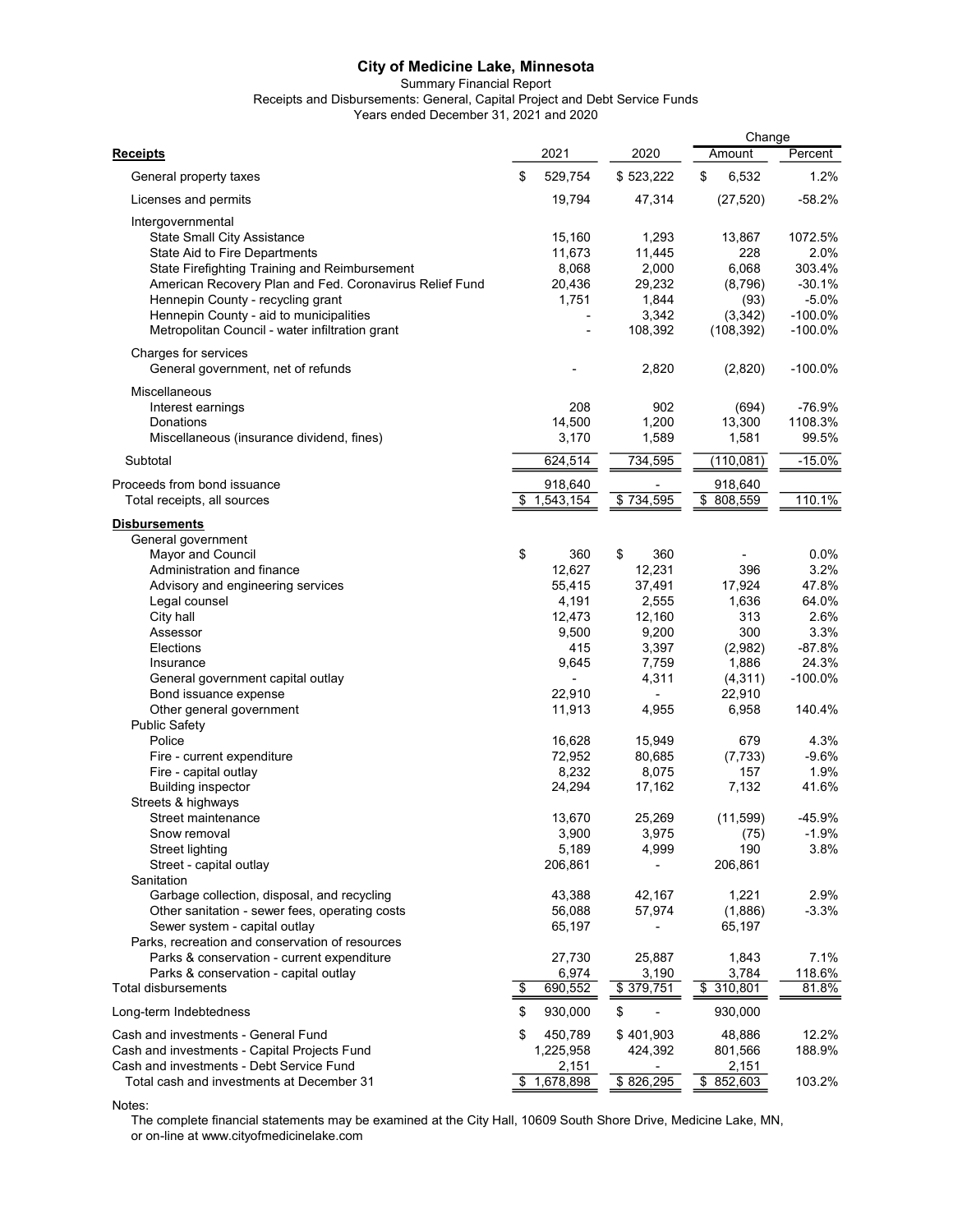Schedule of Payments Issued: Summary by Payee For the year ended December 31, 2021

| Mayor, council and officers           |        | Materials, supplies and services, continued      |                          |
|---------------------------------------|--------|--------------------------------------------------|--------------------------|
| Joyce Meyer                           | 120    | Joyce Meyer                                      | 3,609                    |
| <b>Ronald Tomczik</b>                 | 120    | <b>Neutgens Companies</b>                        | 3,900                    |
| <b>Constance Shaffer</b>              | 120    | Northern States Power Company                    | 7,427                    |
| Nancy Pauly                           | 400    | <b>Omann Contracting</b>                         | $\overline{\phantom{0}}$ |
| <b>Therese Polum</b>                  | 160    | Plymouth, City of                                | 43,699                   |
| Joshua Hauble                         | 240    | <b>Prestige Safety LLC</b>                       | 1,074                    |
| Craig Kile                            | 480    | <b>Rainbow Treecare</b>                          | 1,313                    |
| <b>Gary Englert</b>                   | 120    | Randy's Environmental Services                   | 42,626                   |
| Christopher Klar                      | 3,600  | <b>Rapit Printing</b>                            | 1,417                    |
| <b>Richard Halvorsen</b>              | 3,600  | Seamans, Tiffany                                 | 1,300                    |
|                                       |        | Sir Lines-A-Lot LLC                              | 1,801                    |
| Materials, supplies and services      |        | SiteOne Landscape Supply, LLC                    | 1,004                    |
| <b>AK Consulting</b>                  | 1,675  | Short Elliott Hendrickson, Inc.                  | 30,191                   |
| Aspen Mills                           | 707    | <b>Tennis Court Doctor</b>                       | 685                      |
| Bachmans Inc.                         | 1,811  | <b>United States Treasury</b>                    | 1,497                    |
| Biffs, Inc.                           | 524    | Wear-Jackson, Julia                              | 779                      |
| <b>Bryan Farrens</b>                  | 1,288  | W.S. Darley & Co.                                | 2,016                    |
| <b>Bufflehead Web</b>                 | 2,338  | WSB & Associates, Inc.                           | 1,160                    |
| <b>CenterPoint Energy</b>             | 3,297  | <b>Xtreme Climbing Tree Service</b>              | 2,600                    |
| Canada Goose Management               | 1,367  | All others less than \$500 annually              | 6,667                    |
| <b>Century College</b>                | 1,525  |                                                  |                          |
| <b>Chestnut Cambronne PA</b>          | 4,191  | Capital outlay                                   |                          |
| ECM Publishers, Inc.                  | 1,178  | MacQueen Emergency                               | 6,931                    |
| Emergency Apparatus Maintenance, Inc. | 14,066 | <b>Atlas Outfitters</b>                          | 1,301                    |
| <b>FOCUS ENGINEERING</b>              | 3,926  | K.L.A.R.S. Inc.                                  | 4,213                    |
| Fox, Michael T.                       | 715    | Barton Sand & Gravel Co.                         | 1,184                    |
| <b>Fresh Start Wallcovering</b>       | 4,850  | Harold E Miller                                  | 5,000                    |
| <b>Richard Halvorsen</b>              | 1,112  | Lilja's Landscaping LLC                          | 450                      |
| Heim, Chris                           | 1,137  | Short Elliott Hendrickson, Inc.                  | 267,058                  |
| Henn. Co. Info. Tech Dept.            | 8,640  | SiteOne Landscape Supply, LLC                    | 127                      |
| Hennepin County Assessor              | 9,500  | Xtreme Climbing Tree Service                     | 1,000                    |
| <b>Hennepin County Sheriff</b>        | 16,628 |                                                  |                          |
| Hoisington                            | 21,298 | Other expenditures and special projects          |                          |
| Craig Kile                            | 569    | Bassett Creek Water Mgt. Commission              | 3,928                    |
| K.L.A.R.S. Inc.                       | 27,830 | League of MN Cities Ins. Trust                   | 9,645                    |
| Lan-De-Con                            | 2,400  | M.L.F.F.R.A. Special Fund (firefighter pension)  | 31,673                   |
| League of Minnesota Cities            | 550    | David Drown Associates, Inc. (bond issuance)     | 12,000                   |
| Lilja's Landscaping LLC               | 450    | Std. & Poor's Financial Svc, LLC (bond issuance) | 9,750                    |
| Metro. Council Environmental Services | 38.146 | U.S. Bank (bond issuance)                        | 850                      |

Total \$ 690,552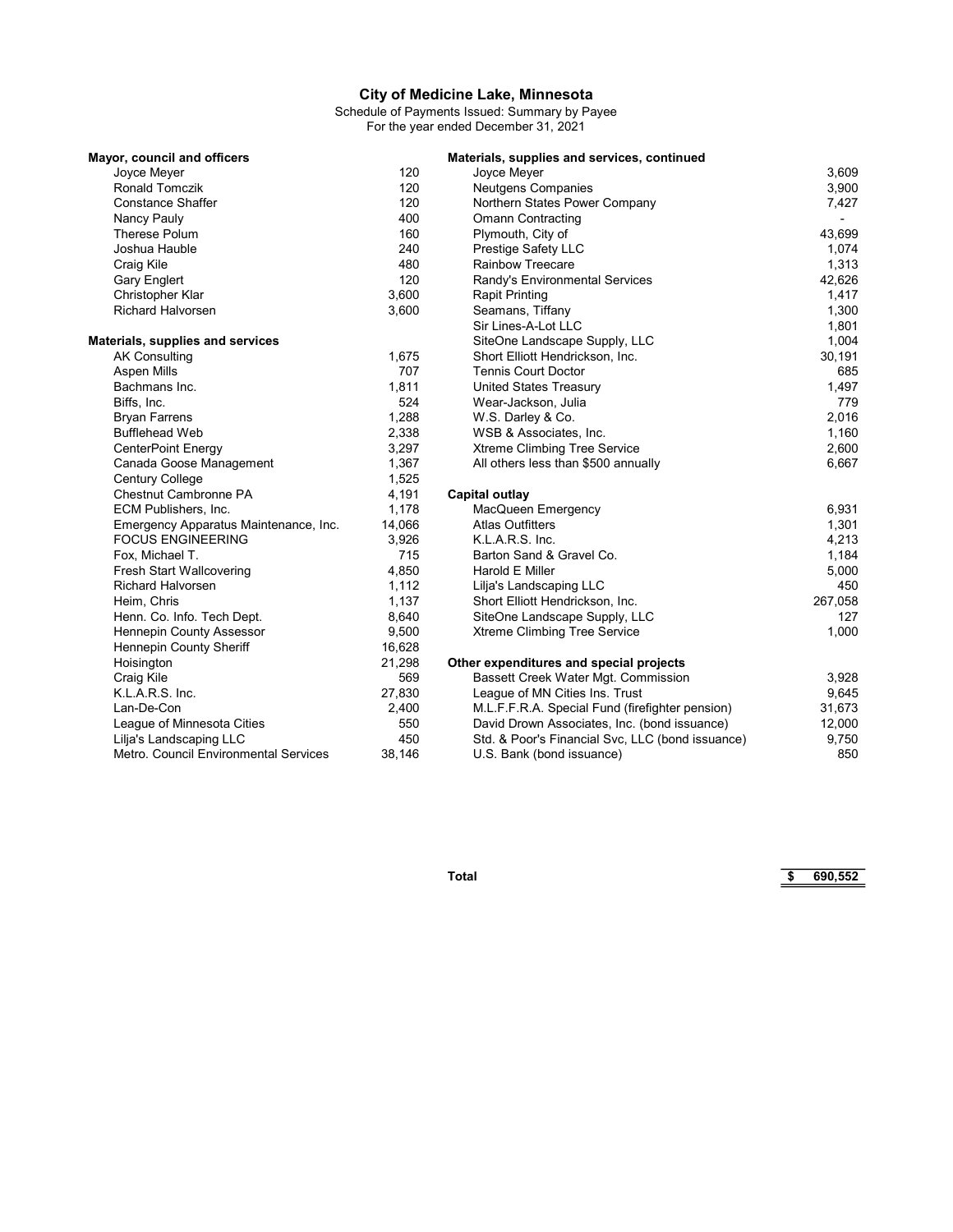Statement of Cash Receipts, Disbursements, Balances, and Investments For the Year Ended December 31, 2021

| Fund Name                |    | Clerk's<br><b>Balance</b><br>January 1 |    | Receipts  | Sale of<br>Investments   |    | Transfers<br>In          | Disbursements            |   | Purchase of<br>Investments | Transfers<br>Out         | Clerk's<br><b>Balance</b><br>December 31 |    | Investment<br>Balance<br>December 31 |
|--------------------------|----|----------------------------------------|----|-----------|--------------------------|----|--------------------------|--------------------------|---|----------------------------|--------------------------|------------------------------------------|----|--------------------------------------|
| <b>General Fund</b>      | D. | 89,957                                 | ж. | 624,469   | \$<br>$\blacksquare$     | .১ | $\sim$                   | \$<br>395,584            | S | 45,134                     | 180,000                  | 93,708<br>$\overline{\phantom{0}}$       | £. | 357,081                              |
| Debt Service Fund        |    | $\overline{\phantom{a}}$               |    | 2,151     | $\overline{\phantom{a}}$ |    | $\overline{\phantom{0}}$ | $\overline{\phantom{0}}$ |   | $\overline{\phantom{0}}$   | $\overline{\phantom{a}}$ | 2,151                                    |    |                                      |
| Capital Project Fund (1) |    | 424,392                                |    | 916,534   |                          |    | 180,000                  | 294,968                  |   | 1,126,130                  |                          | 99,828                                   |    | 1,126,130                            |
| <b>Total</b>             |    | 514,349                                | \$ | 1,543,154 | $\overline{\phantom{0}}$ |    | 180,000                  | 690,552                  |   | \$1,171,264                | 180,000                  | 195,687                                  |    | 483,211                              |

(1) Previously labeled Maintenance Reserve Fund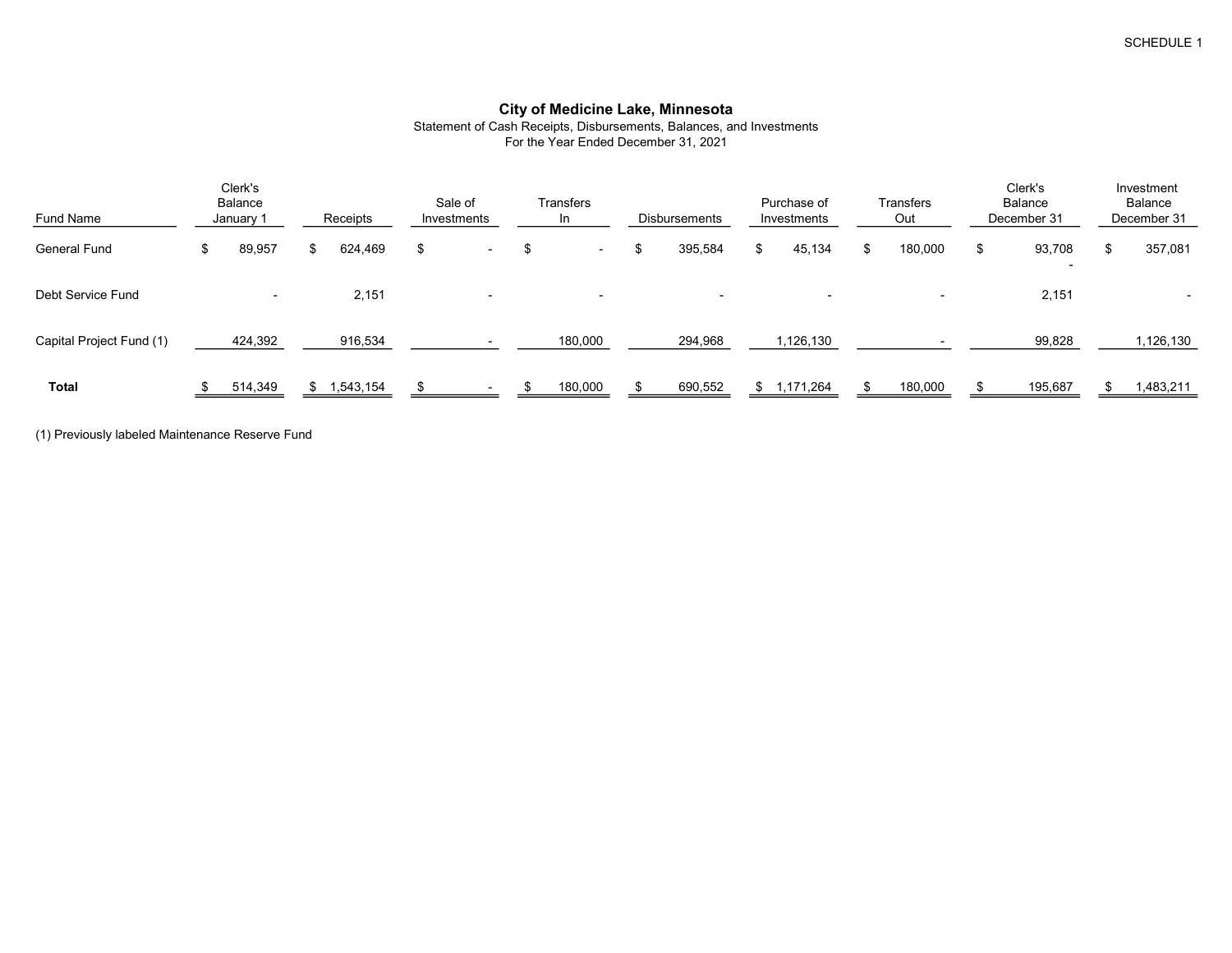General Fund Statement of Cash Receipts For the year ended December 31, 2021

# **Receipts**

| Taxes                                                |               |               |
|------------------------------------------------------|---------------|---------------|
| General property tax                                 |               |               |
| Current, delinguent, penalties and interest          | \$<br>529,754 |               |
|                                                      |               | \$<br>529,754 |
| Licenses and permits                                 |               |               |
| Building and road permits                            | 11,204        |               |
| Other (liquor, rental license)                       | 8,590         |               |
| Total licenses and permits                           |               | 19,794        |
| Intergovernmental                                    |               |               |
| <b>State Small City Assistance</b>                   | 15,160        |               |
| State Aid to fire departments                        | 11,673        |               |
| State Grant, Firefighting Training and Reimbursement | 8,068         |               |
| American Recovery Plan                               | 20,436        |               |
| Hennepin County - recycling grant                    | 1,751         |               |
| Total intergovernmental                              |               | 57,088        |
| Charges for services                                 |               |               |
| Total charges for services                           |               |               |
| Miscellaneous                                        |               |               |
| Interest earnings (Checking and Money Market)        | 163           |               |
| Donations                                            | 14,500        |               |
| Fines and forfeitures                                | 495           |               |
| All other                                            | 2,675         |               |
| <b>Total miscellaneous</b>                           |               | 17,833        |
| Total receipts                                       |               | \$<br>624,469 |
| Other financing sources                              |               |               |
| Total receipts and other financing sources           |               | \$<br>624,469 |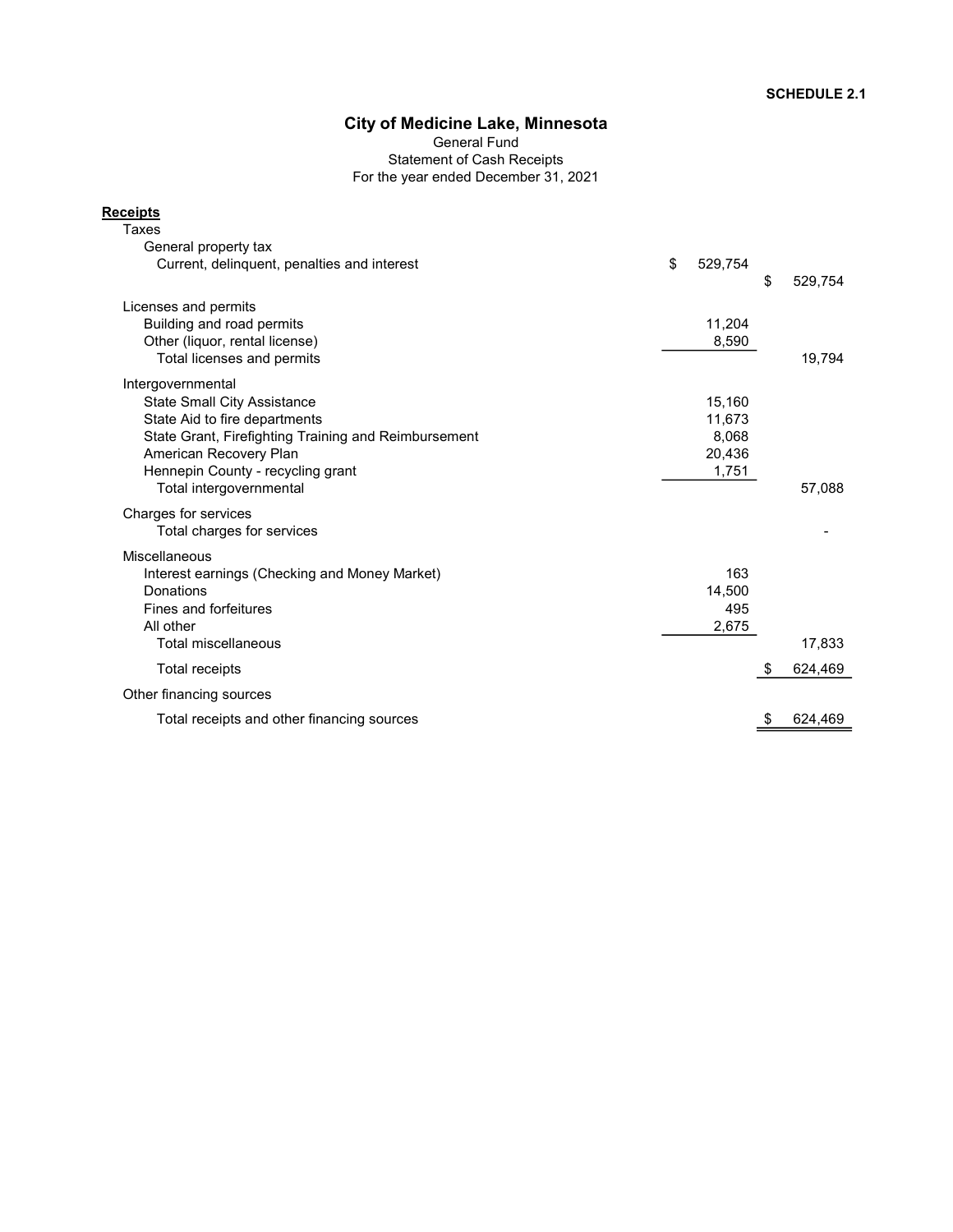Statement of Cash Disbursements For the year ended December 31, 2021 General Fund

| <b>Disbursements</b>                                                         |               |    |         |
|------------------------------------------------------------------------------|---------------|----|---------|
| General government                                                           |               |    |         |
| Mayor and Council                                                            | \$<br>360     |    |         |
| Administration and finance                                                   | 12,627        |    |         |
| Advisory and engineering services                                            | 55,415        |    |         |
| Legal counsel                                                                | 4,191         |    |         |
| City hall                                                                    | 12,473        |    |         |
| Assessor                                                                     | 9,500         |    |         |
| Elections                                                                    | 415           |    |         |
| Insurance                                                                    | 9,645         |    |         |
| General government capital outlay                                            |               |    |         |
| Other general government                                                     | 11,913        |    |         |
| Total general government                                                     |               | \$ | 116,539 |
| <b>Public Safety</b>                                                         |               |    |         |
| Police                                                                       | \$<br>16,628  |    |         |
| Fire - current expenditure                                                   | 72,952        |    |         |
| Fire - capital outlay                                                        | 8,232         |    |         |
| <b>Building inspector</b>                                                    | 24,294        |    |         |
| Total public safety                                                          |               |    | 122,106 |
|                                                                              |               |    |         |
| Streets & highways                                                           |               |    |         |
| Street maintenance                                                           | \$<br>13,670  |    |         |
| Snow removal                                                                 | 3,900         |    |         |
| <b>Street lighting</b>                                                       | 5,189         |    |         |
| Total streets & highways                                                     |               |    | 22,759  |
| Sanitation                                                                   |               |    |         |
| Garbage collection and disposal                                              | \$<br>41,696  |    |         |
| Recycling                                                                    | 1,692         |    |         |
| Sewer system                                                                 | 17,942        |    |         |
| Sewer connection fees - Metro, Environmental Services                        | 38,146        |    |         |
| <b>Total sanitation</b>                                                      |               |    | 99,476  |
|                                                                              |               |    |         |
| Parks, recreation and environment                                            |               |    |         |
| Parks - current expenditure                                                  | \$<br>27,730  |    |         |
| Parks - capital outlay                                                       | 6,974         |    |         |
| Total parks and recreation                                                   |               |    | 34,704  |
| <b>Total disbursements</b>                                                   |               | S  | 395,584 |
| Other financing uses: transfers to Capital Project and Debt Service reserves |               |    |         |
| Transfer to Capiital Project Fund                                            | \$<br>180,000 |    |         |
| Purchase of Investments                                                      | 45,135        |    |         |
| Total other financing uses                                                   |               | \$ | 225,135 |
| Total disbursements and other financing uses                                 |               | \$ | 620,719 |
|                                                                              |               |    |         |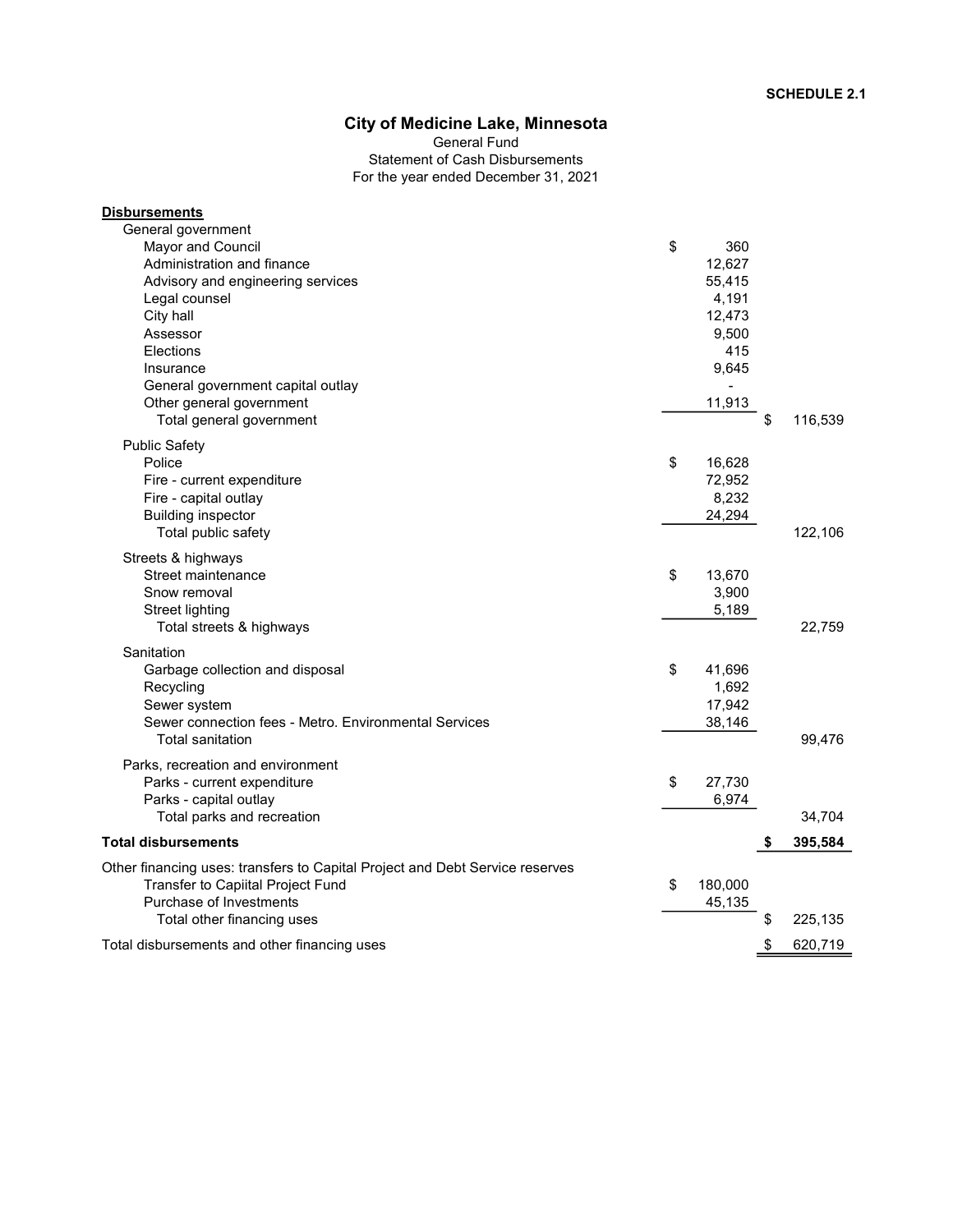Capital Projects Fund Statement of Cash Receipts and Disbursements For the year ended December 31, 2021

### Receipts

| <b>Other Receipts</b><br>Interest on Investments                                                  | \$ | 45                 |
|---------------------------------------------------------------------------------------------------|----|--------------------|
| <b>Total Receipts</b>                                                                             | \$ | 45                 |
| <b>Other Financing Sources</b><br>Borrowing - Sale of Bonds<br><b>Transfers from General Fund</b> | \$ | 916,489<br>180,000 |
| <b>Total Other Financing Sources</b>                                                              | S. | 1,096,489          |
| <b>Total Receipts and Other Financing Sources</b>                                                 | \$ | 1,096,534          |
| <b>Disbursements</b><br>Capital outlay<br>Project consulting and design services                  |    |                    |
| Sewer<br>Roadway                                                                                  | \$ | 60,197<br>206,861  |
| Total Project consulting and design services                                                      | \$ | 267,058            |
| Right-of-way procurement - sewer                                                                  |    | 5,000              |
| Bond issuance expense                                                                             |    | 22,910             |
| <b>Total Disbursements</b>                                                                        | \$ | 294,968            |
| Other financing uses                                                                              |    |                    |
| Purchase of Investments                                                                           |    | \$1,126,130        |
| <b>Total Disbursements and Other Financing Uses</b>                                               | P. | 1,421,098          |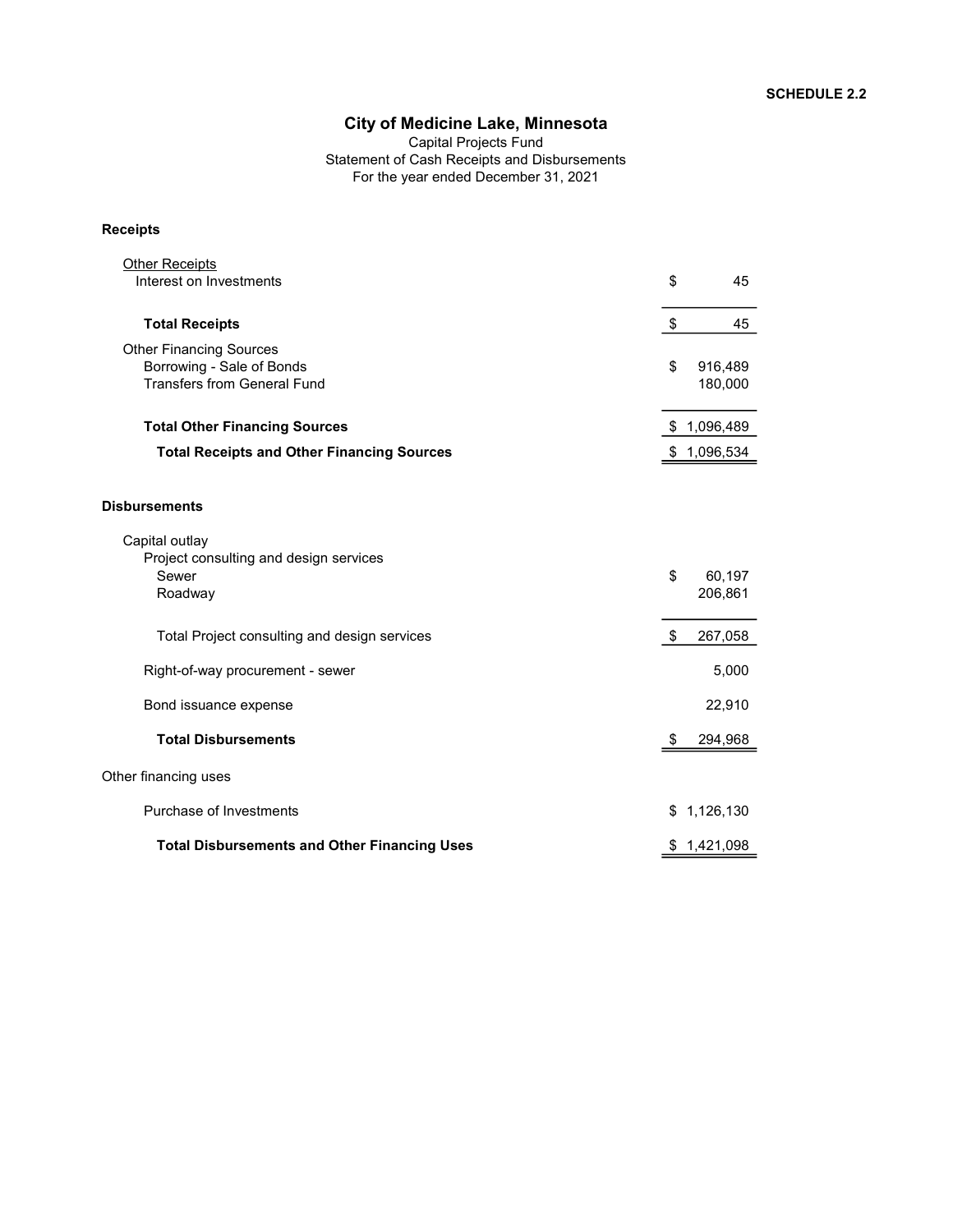Debt Service Fund Statement of Cash Receipts and Disbursements For the year ended December 31, 2021

### Receipts

| <b>Other Receipts</b><br>Interest on Investments   | \$          |
|----------------------------------------------------|-------------|
| <b>Total Receipts</b>                              |             |
| <b>Other Financing Sources</b><br>Bond proceeds    | \$<br>2,151 |
| <b>Total Other Financing Sources</b>               | 2,151       |
| <b>Total Receipts and Other Financing Sources</b>  | 2,151       |
| <b>Disbursements</b><br><b>Other Disbursements</b> | \$          |
|                                                    |             |

Total Disbursements  $\frac{\$ \qquad \qquad }{\qquad \qquad }$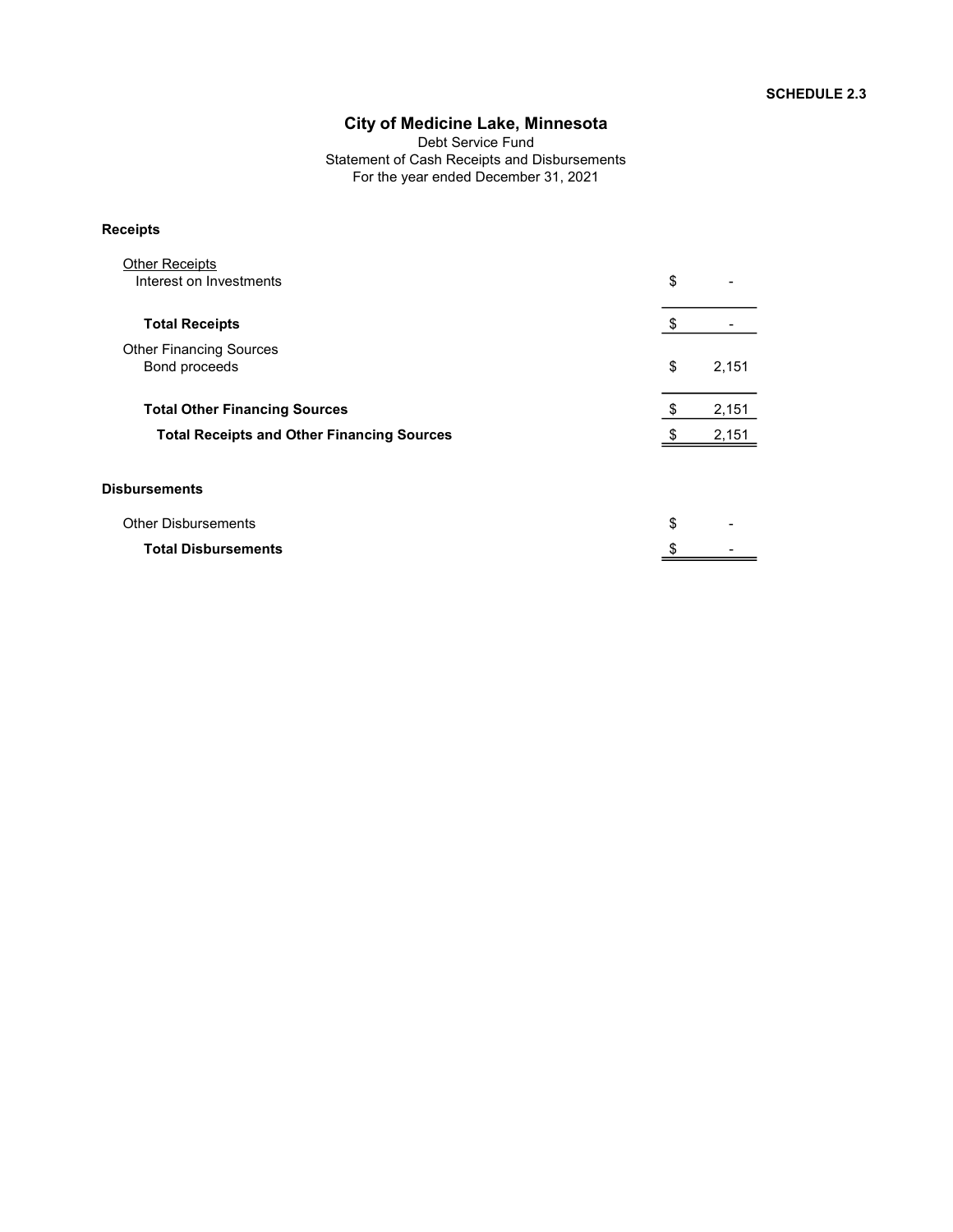#### Schedule 6

### Schedule of Indebtedness, Other Long-Term Liabilities,and Contingent Liabilities For the Year Ended December 31, 2021

|                                                                        | Interest<br>Rate (%) | <b>Issue Date</b> | Final<br>Maturity<br>Date |     | Outstanding<br>January 1,<br>2021 | Issued in<br>2021 | Paid in<br>2021 |   | Outstanding<br>December 31,<br>2021 |
|------------------------------------------------------------------------|----------------------|-------------------|---------------------------|-----|-----------------------------------|-------------------|-----------------|---|-------------------------------------|
| <b>Bonded Indebtedness</b><br><b>General Obligation</b><br>Waste Water | $1.15 - 3.00$        | 11/16/2021        | 2/1/2052                  | \$  | $\blacksquare$                    | \$930,000         | $s -$           | S | 930,000                             |
| <b>Total General Obligation</b>                                        |                      |                   |                           | \$. | $\blacksquare$                    | \$930,000         | $\frac{1}{2}$ - |   | 930,000                             |
| <b>Total Indebtedness</b>                                              |                      |                   |                           |     |                                   | \$930,000         | $s -$           |   | 930,000                             |

Other Long Term Liabilities none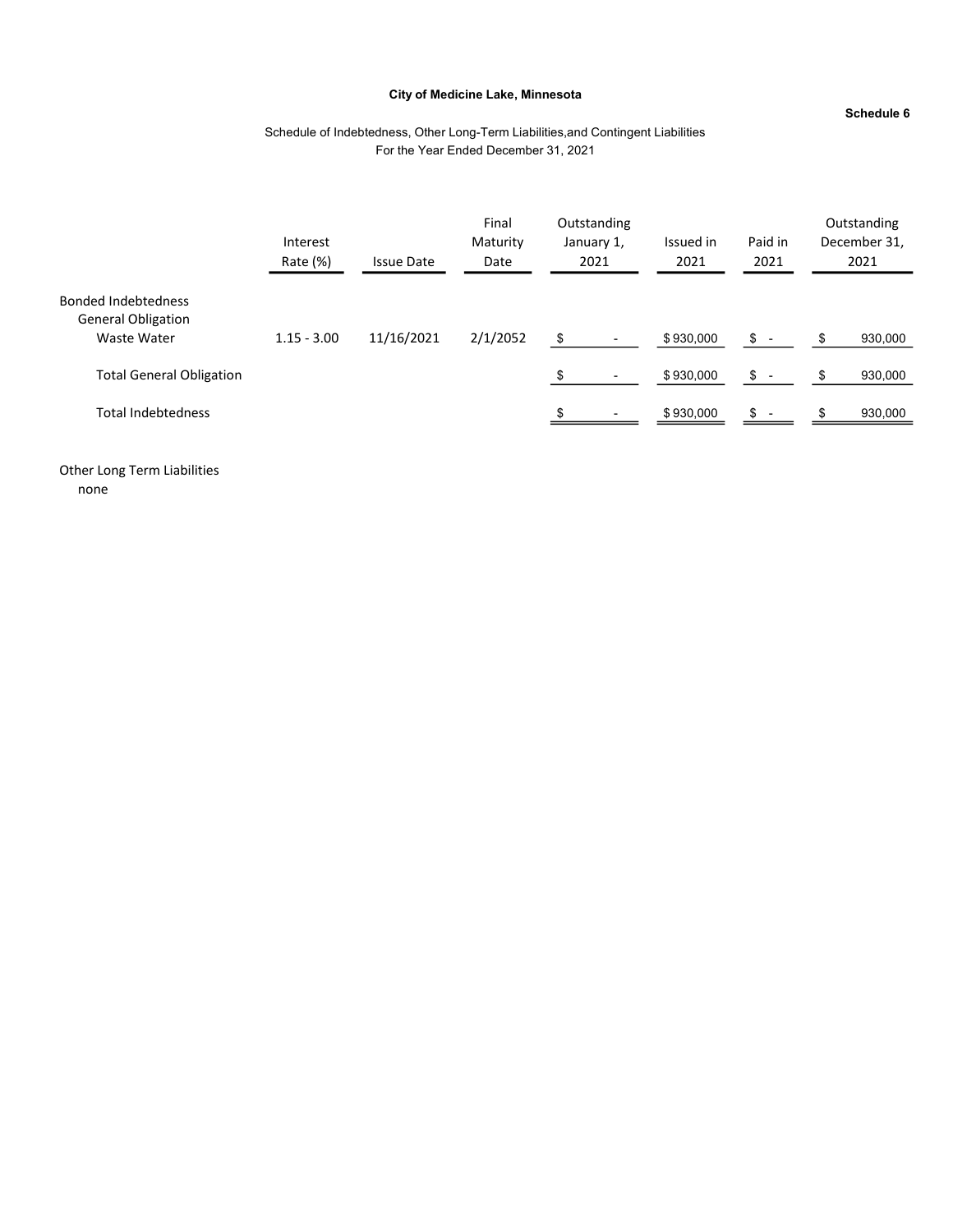Statements of Accounts Receivable and Accounts Payable As of December 31, 2021

| <b>Accounts Receivable:</b>           | Item and purpose                         | Amount        |  |  |  |
|---------------------------------------|------------------------------------------|---------------|--|--|--|
| <b>Hennepin County Treasurer</b>      | Real estate taxes, final settlement 2021 | \$<br>11,588  |  |  |  |
|                                       |                                          | 11,588        |  |  |  |
| <b>Accounts Payable:</b>              | <b>Item and purpose</b>                  | <b>Amount</b> |  |  |  |
| Fox, Michael                          | Fire Department, Supplies                | \$<br>104     |  |  |  |
| Aspen Mills                           | Fire Department, Gear                    | \$<br>180     |  |  |  |
| <b>Target Solutions Learning, LLC</b> | Fire Department, Training                | \$<br>2,472   |  |  |  |
| Chestnut Cambronne, PA                | <b>Legal Sevices</b>                     | \$<br>856     |  |  |  |
| <b>CenterPoint Energy</b>             | <b>Utilities</b>                         | 696           |  |  |  |
| Henn. Co. Info. Tech Dept.            | Radio services                           | 672           |  |  |  |
| <b>Hennepin County Sheriff</b>        | <b>Patrol services</b>                   | 4,207         |  |  |  |
| Hoisington                            | Advisory / consulting                    | 4,351         |  |  |  |
| MN Dept. Of Labor and Industry        | Building permit surcharge report         | 17            |  |  |  |
| Northern States Power Company         | <b>Utilities</b>                         | 654           |  |  |  |
| Short Elliott Hendrickson, Inc.       | Advisory / consulting                    | 15,992        |  |  |  |
| <b>United States Treasury</b>         | Payroll taxes                            | 563           |  |  |  |
|                                       |                                          | 30,764        |  |  |  |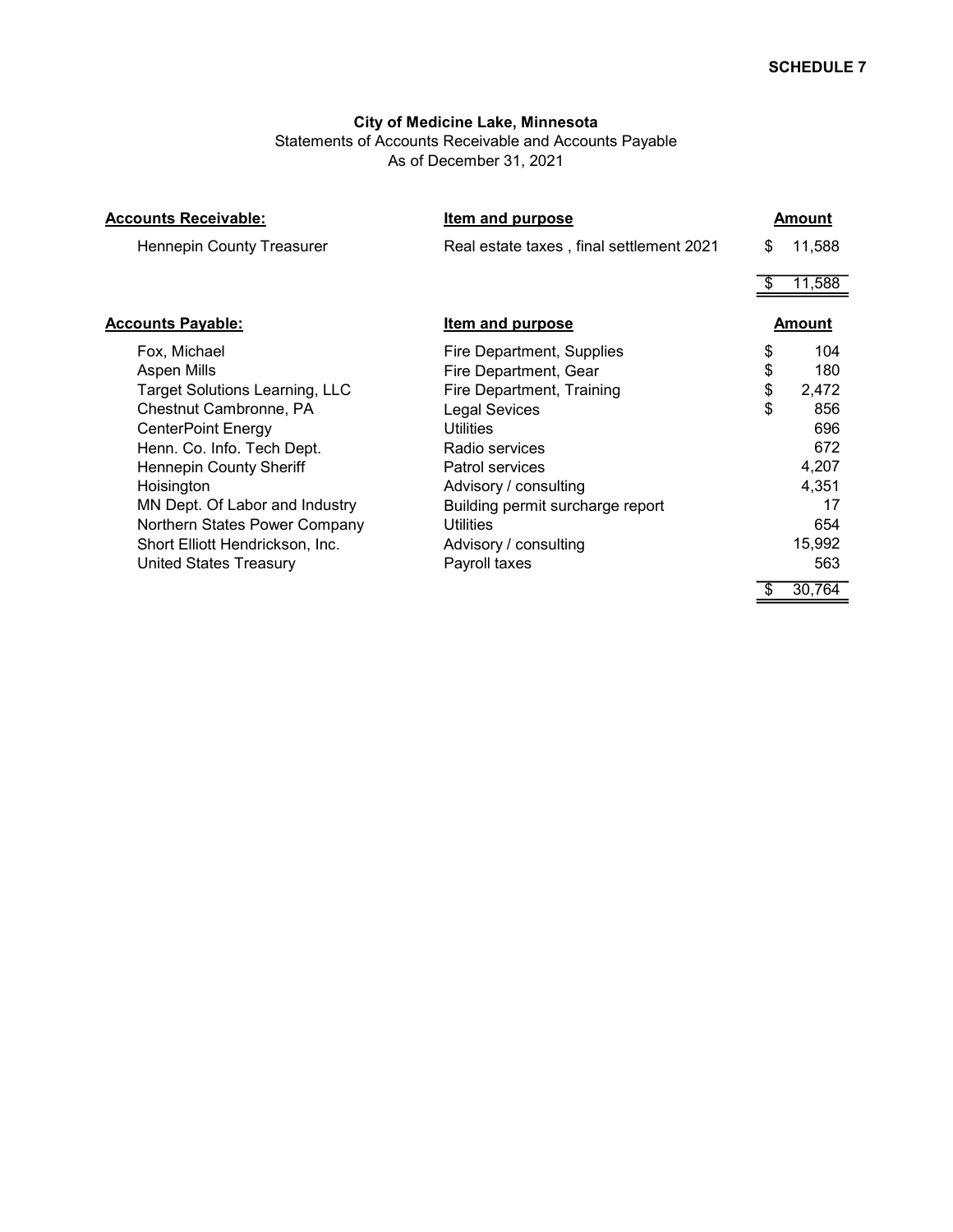### City of Medicine Lake, Minnesota Statement of Investment Activity For the Year ended December 31, 2021

| <b>Fund Name</b>        | <b>Investment</b><br><b>Balance</b><br>January 1,<br>2021 | Sale of<br><b>Investments</b>  | <b>Purchase of</b><br>Investments* | <b>Investment</b><br><b>Balance</b><br>December 1,<br>2021 |  |  |
|-------------------------|-----------------------------------------------------------|--------------------------------|------------------------------------|------------------------------------------------------------|--|--|
| General Fund            | \$311,946                                                 | \$<br>$\overline{\phantom{a}}$ | \$<br>45,135                       | \$<br>357,081                                              |  |  |
| Debt Service Fund       | ۰                                                         | ۰                              |                                    |                                                            |  |  |
| Capital Projects Fund** | ۰                                                         | ۰                              | 1,126,130                          | 1,126,130                                                  |  |  |
| Total                   | \$311,946                                                 | \$                             | 1,171,265                          | 1,483,211                                                  |  |  |

\* Purchase of investments includes interest earned that is now included as part of the investment.

\*\* Previously labeled Maintenance Reserve Fund